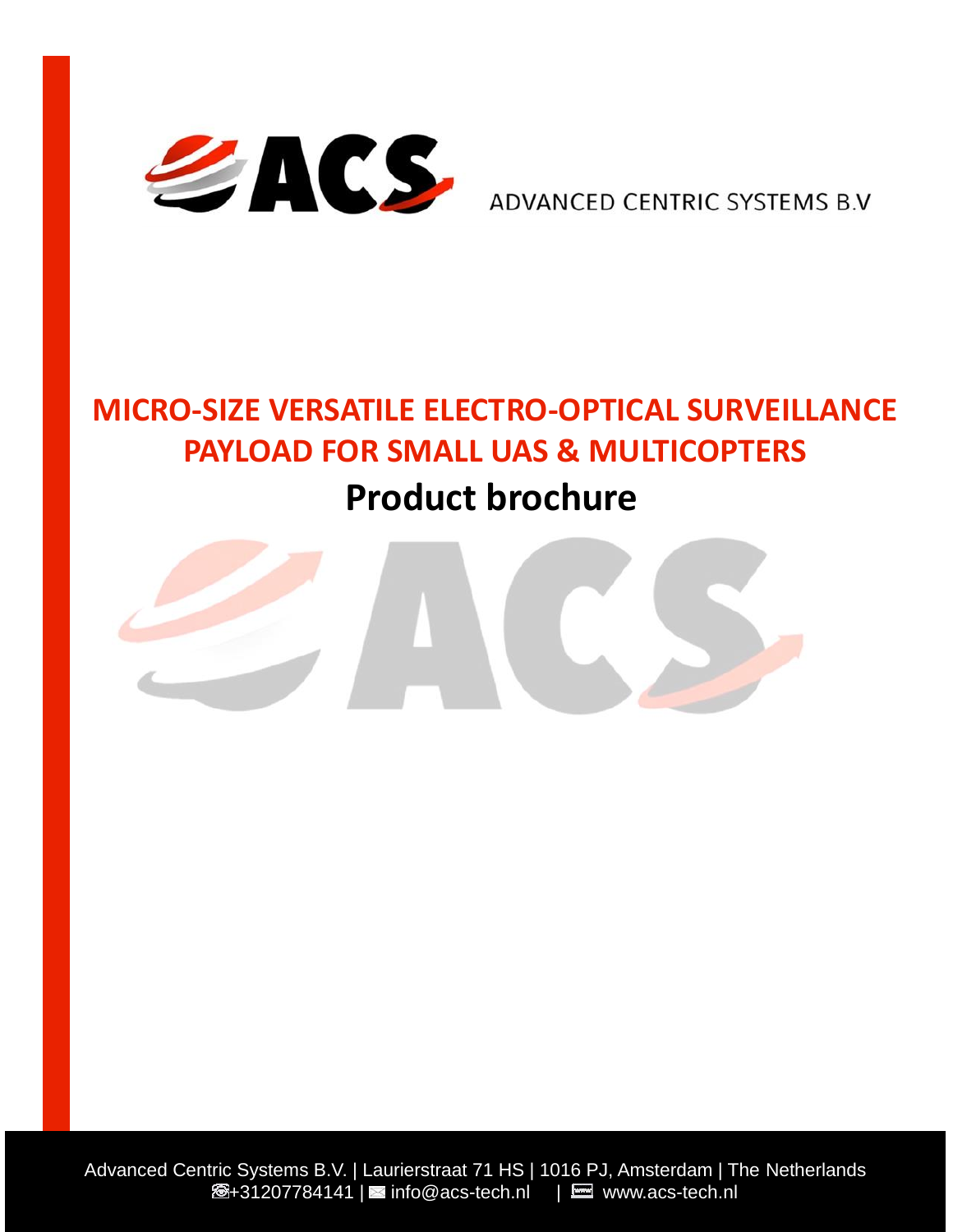

## **THE PROBLEM**

Small unmanned airborne platforms, both fixed-wing and rotary-wing, are employed more and more extensively for surveillance and tactical intelligence purposes. For example, some military organizations currently employ small UAVs for 'over-the-hill' tactical surveillance missions even at the company level.

Owing to the size and weight restrictions that apply to these platforms, the payloads they may carry cannot be as elaborate and versatile as the higher-capacity payloads carried by larger platforms. Nevertheless, these platforms should be fitted with the best possible surveillance payloads available in this size category.

### **THE SOLUTION**

ACS presents Micro-VESPA – Micro-Size Versatile Electro-Optical Surveillance Payload for small UAS and multicomputer.

Micro-VESPA is an ultra-compact electro-optical surveillance payload designed specifically for small unmanned aerial platforms, both fixed-wing and hovering. Measuring only 4.5" across by 190mm high and weighing only 1.1kg, this payload accommodates a daytime camera and a thermal imager in a single compact and lightweight capsule. Best-in-class sensors and effective mechanical stabilization guarantee excellent image quality.

# **KEY FEATURES & MAJOR ADVANTAGES**

#### **Key Features & Major Advantages**

- Ultra-compact surveillance payload for small unmanned aerial platforms
- Effective stabilization for excellent image quality
- Day and night operation
- Line replaceable sensors
- Specifications:
	- o Dimensions: 4.5" diameter, 19cm high
	- o Weight: 1.1kg
	- o Daytime camera: full HD color 1080p, FOV 3.3° to 59°
	- o Thermal imager: 640x480 pixels, FOV 18°
	- $\circ$  Field of regard: +20 $\circ$  to -90 $\circ$  (tilt); nx360 (pan)